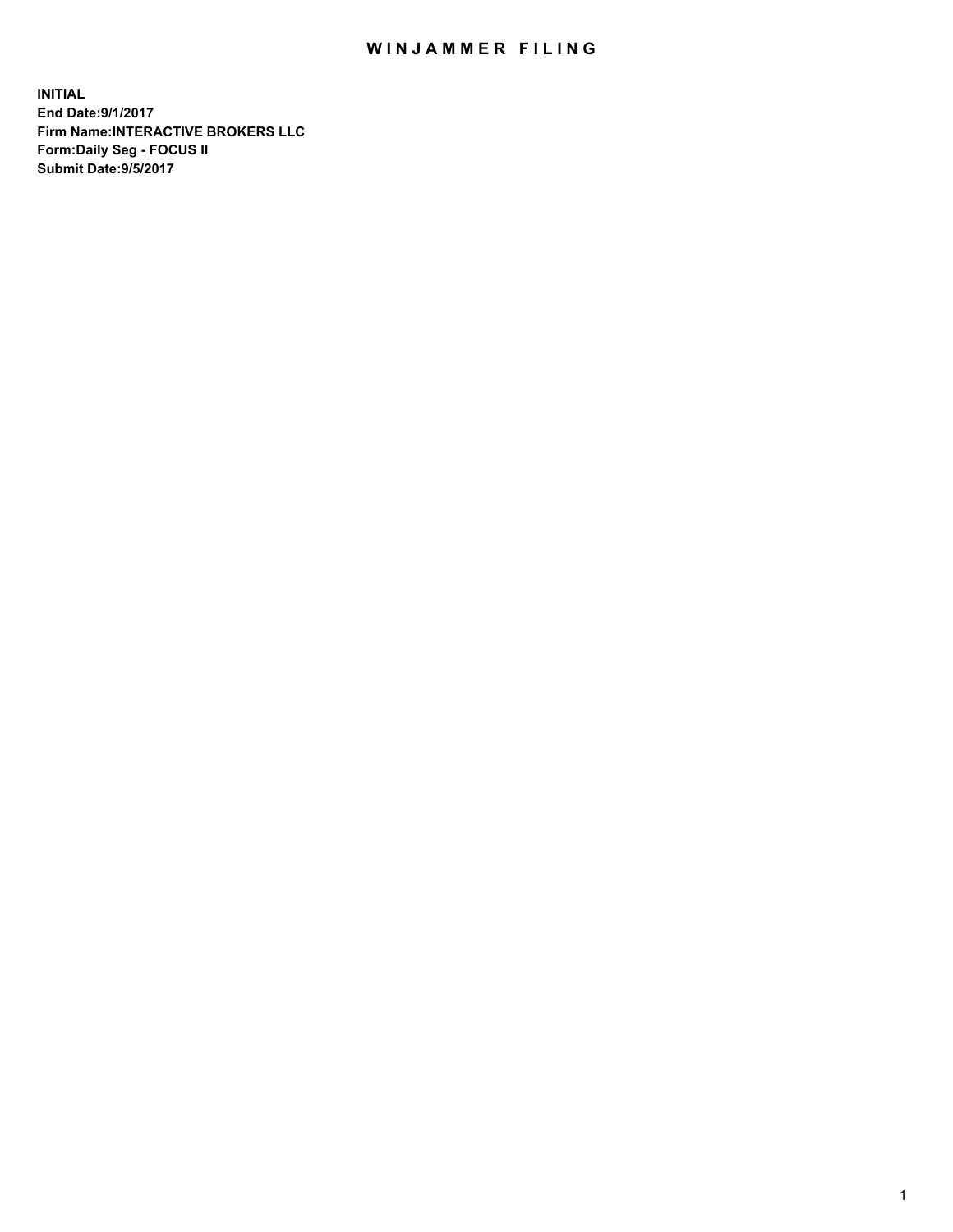## **INITIAL End Date:9/1/2017 Firm Name:INTERACTIVE BROKERS LLC Form:Daily Seg - FOCUS II Submit Date:9/5/2017 Daily Segregation - Cover Page**

| Name of Company<br><b>Contact Name</b><br><b>Contact Phone Number</b><br><b>Contact Email Address</b>                                                                                                                                                                                                                          | <b>INTERACTIVE BROKERS LLC</b><br>James Menicucci<br>203-618-8085<br>jmenicucci@interactivebrokers.c<br>om |
|--------------------------------------------------------------------------------------------------------------------------------------------------------------------------------------------------------------------------------------------------------------------------------------------------------------------------------|------------------------------------------------------------------------------------------------------------|
| FCM's Customer Segregated Funds Residual Interest Target (choose one):<br>a. Minimum dollar amount: ; or<br>b. Minimum percentage of customer segregated funds required:%; or<br>c. Dollar amount range between: and; or<br>d. Percentage range of customer segregated funds required between:% and%.                          | $\overline{\mathbf{0}}$<br>$\overline{\mathbf{0}}$<br>155,000,000 245,000,000<br>00                        |
| FCM's Customer Secured Amount Funds Residual Interest Target (choose one):<br>a. Minimum dollar amount: ; or<br>b. Minimum percentage of customer secured funds required:%; or<br>c. Dollar amount range between: and; or<br>d. Percentage range of customer secured funds required between: % and %.                          | $\overline{\mathbf{0}}$<br>0<br>80,000,000 120,000,000<br>00                                               |
| FCM's Cleared Swaps Customer Collateral Residual Interest Target (choose one):<br>a. Minimum dollar amount: ; or<br>b. Minimum percentage of cleared swaps customer collateral required:% ; or<br>c. Dollar amount range between: and; or<br>d. Percentage range of cleared swaps customer collateral required between:% and%. | $\overline{\mathbf{0}}$<br>$\underline{\mathbf{0}}$<br>0 <sub>0</sub><br>0 <sub>0</sub>                    |

Attach supporting documents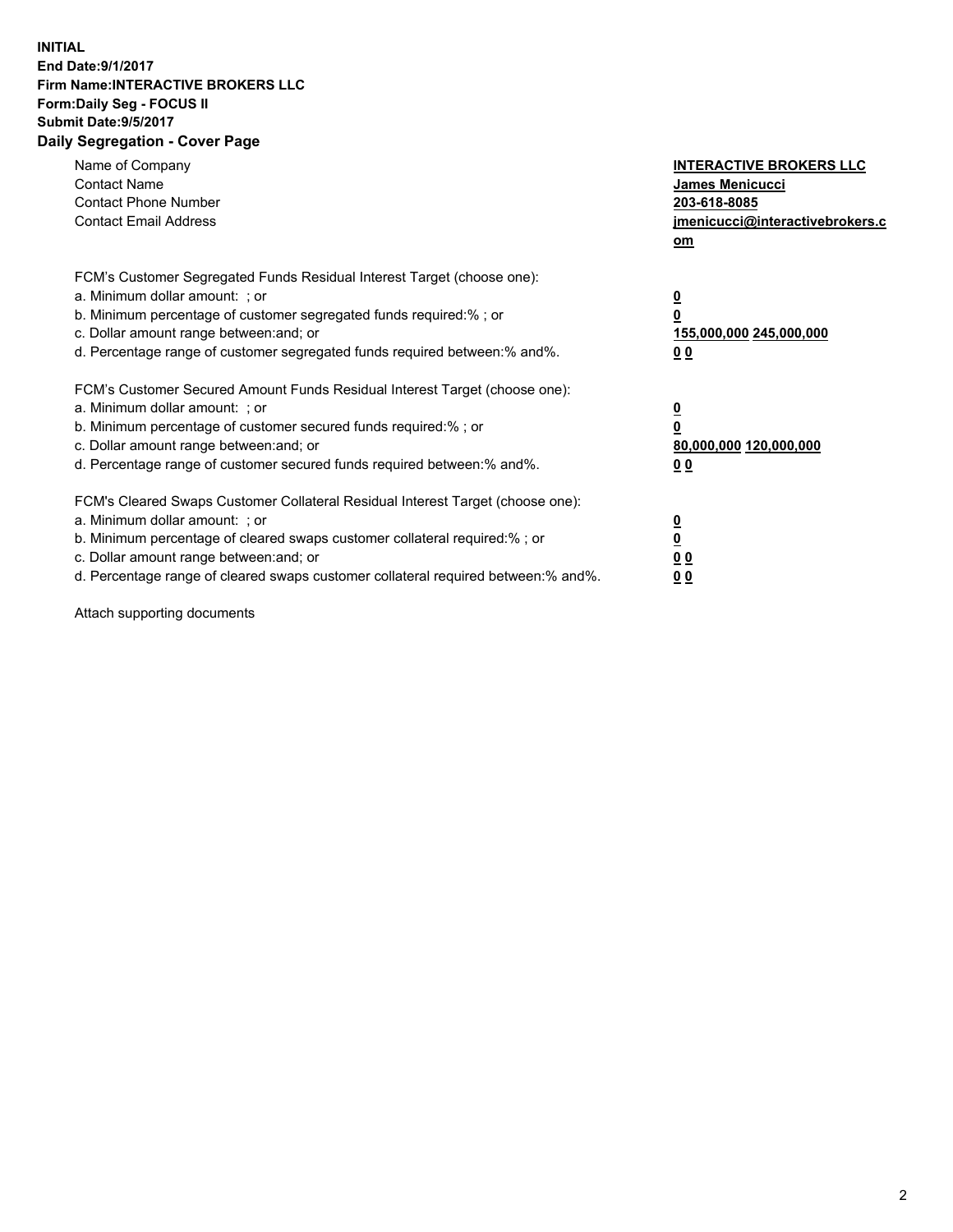## **INITIAL End Date:9/1/2017 Firm Name:INTERACTIVE BROKERS LLC Form:Daily Seg - FOCUS II Submit Date:9/5/2017 Daily Segregation - Secured Amounts**

|     | Daily Ocglegation - Occuled Amounts                                                                        |                                  |
|-----|------------------------------------------------------------------------------------------------------------|----------------------------------|
|     | Foreign Futures and Foreign Options Secured Amounts                                                        |                                  |
|     | Amount required to be set aside pursuant to law, rule or regulation of a foreign                           | $0$ [7305]                       |
|     | government or a rule of a self-regulatory organization authorized thereunder                               |                                  |
| 1.  | Net ledger balance - Foreign Futures and Foreign Option Trading - All Customers                            |                                  |
|     | A. Cash                                                                                                    | 379,228,520 [7315]               |
|     | B. Securities (at market)                                                                                  | $0$ [7317]                       |
| 2.  | Net unrealized profit (loss) in open futures contracts traded on a foreign board of trade                  | -5,492,220 [7325]                |
| 3.  | Exchange traded options                                                                                    |                                  |
|     | a. Market value of open option contracts purchased on a foreign board of trade                             | 48,566 [7335]                    |
|     | b. Market value of open contracts granted (sold) on a foreign board of trade                               | $-16,886$ [7337]                 |
| 4.  | Net equity (deficit) (add lines 1. 2. and 3.)                                                              | 373,767,980 [7345]               |
| 5.  | Account liquidating to a deficit and account with a debit balances - gross amount                          | 3,093 [7351]                     |
|     | Less: amount offset by customer owned securities                                                           | 0 [7352] 3,093 [7354]            |
| 6.  | Amount required to be set aside as the secured amount - Net Liquidating Equity                             | 373,771,073 [7355]               |
|     | Method (add lines 4 and 5)                                                                                 |                                  |
| 7.  | Greater of amount required to be set aside pursuant to foreign jurisdiction (above) or line                | 373,771,073 [7360]               |
|     | 6.                                                                                                         |                                  |
|     | FUNDS DEPOSITED IN SEPARATE REGULATION 30.7 ACCOUNTS                                                       |                                  |
| 1.  | Cash in banks                                                                                              |                                  |
|     | A. Banks located in the United States                                                                      | 63,303,989 [7500]                |
|     | B. Other banks qualified under Regulation 30.7                                                             | 0 [7520] 63,303,989 [7530]       |
| 2.  | Securities                                                                                                 |                                  |
|     | A. In safekeeping with banks located in the United States                                                  | 343,877,845 [7540]               |
|     | B. In safekeeping with other banks qualified under Regulation 30.7                                         | 0 [7560] 343,877,845 [7570]      |
| 3.  | Equities with registered futures commission merchants                                                      |                                  |
|     | A. Cash                                                                                                    | $0$ [7580]                       |
|     | <b>B.</b> Securities                                                                                       | $0$ [7590]                       |
|     | C. Unrealized gain (loss) on open futures contracts                                                        | $0$ [7600]                       |
|     | D. Value of long option contracts                                                                          | $0$ [7610]                       |
|     | E. Value of short option contracts                                                                         | 0 [7615] 0 [7620]                |
| 4.  | Amounts held by clearing organizations of foreign boards of trade                                          |                                  |
|     | A. Cash                                                                                                    | $0$ [7640]                       |
|     | <b>B.</b> Securities                                                                                       | $0$ [7650]                       |
|     | C. Amount due to (from) clearing organization - daily variation                                            | $0$ [7660]                       |
|     | D. Value of long option contracts                                                                          | $0$ [7670]                       |
|     | E. Value of short option contracts                                                                         | 0 [7675] 0 [7680]                |
| 5.  | Amounts held by members of foreign boards of trade                                                         |                                  |
|     | A. Cash                                                                                                    | 93,721,483 [7700]                |
|     | <b>B.</b> Securities                                                                                       | $0$ [7710]                       |
|     | C. Unrealized gain (loss) on open futures contracts                                                        | -909,996 [7720]                  |
|     | D. Value of long option contracts                                                                          | 48,566 [7730]                    |
|     | E. Value of short option contracts                                                                         | -16,886 [7735] 92,843,167 [7740] |
| 6.  | Amounts with other depositories designated by a foreign board of trade                                     | 0 [7760]                         |
| 7.  | Segregated funds on hand                                                                                   | $0$ [7765]                       |
| 8.  | Total funds in separate section 30.7 accounts                                                              | 500,025,001 [7770]               |
| 9.  | Excess (deficiency) Set Aside for Secured Amount (subtract line 7 Secured Statement<br>Page 1 from Line 8) | 126,253,928 [7380]               |
| 10. | Management Target Amount for Excess funds in separate section 30.7 accounts                                | 80,000,000 [7780]                |
| 11. | Excess (deficiency) funds in separate 30.7 accounts over (under) Management Target                         | 46,253,928 [7785]                |
|     |                                                                                                            |                                  |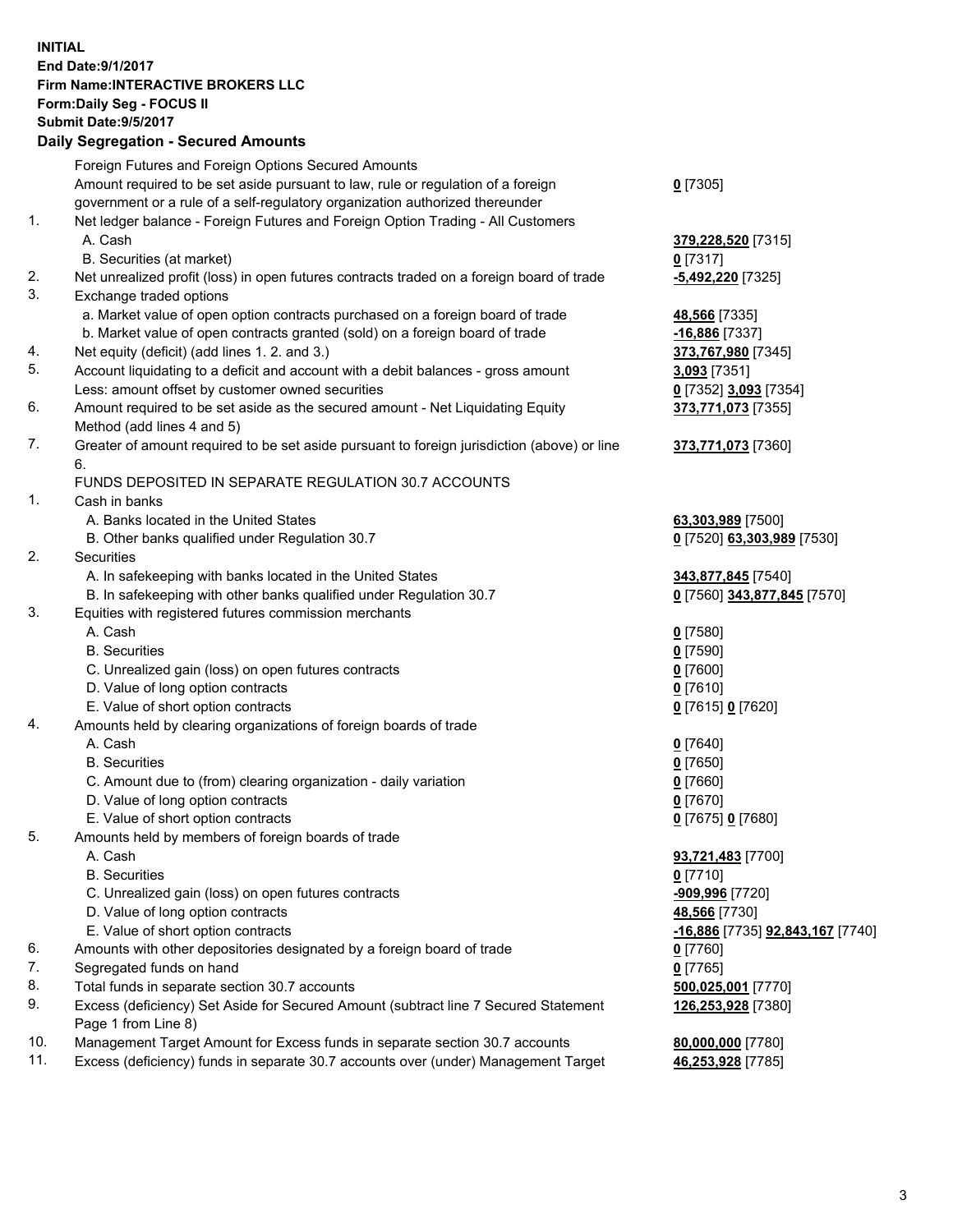**INITIAL End Date:9/1/2017 Firm Name:INTERACTIVE BROKERS LLC Form:Daily Seg - FOCUS II Submit Date:9/5/2017 Daily Segregation - Segregation Statement** SEGREGATION REQUIREMENTS(Section 4d(2) of the CEAct) 1. Net ledger balance A. Cash **4,635,324,228** [7010] B. Securities (at market) **0** [7020] 2. Net unrealized profit (loss) in open futures contracts traded on a contract market **-41,507,831** [7030] 3. Exchange traded options A. Add market value of open option contracts purchased on a contract market **191,483,306** [7032] B. Deduct market value of open option contracts granted (sold) on a contract market **-293,301,997** [7033] 4. Net equity (deficit) (add lines 1, 2 and 3) **4,491,997,706** [7040] 5. Accounts liquidating to a deficit and accounts with debit balances - gross amount **223,370** [7045] Less: amount offset by customer securities **0** [7047] **223,370** [7050] 6. Amount required to be segregated (add lines 4 and 5) **4,492,221,076** [7060] FUNDS IN SEGREGATED ACCOUNTS 7. Deposited in segregated funds bank accounts A. Cash **1,095,669,972** [7070] B. Securities representing investments of customers' funds (at market) **2,441,505,375** [7080] C. Securities held for particular customers or option customers in lieu of cash (at market) **0** [7090] 8. Margins on deposit with derivatives clearing organizations of contract markets A. Cash **520,773,844** [7100] B. Securities representing investments of customers' funds (at market) **729,217,630** [7110] C. Securities held for particular customers or option customers in lieu of cash (at market) **0** [7120] 9. Net settlement from (to) derivatives clearing organizations of contract markets **8,500,891** [7130] 10. Exchange traded options A. Value of open long option contracts **191,459,766** [7132] B. Value of open short option contracts **-293,264,272** [7133] 11. Net equities with other FCMs A. Net liquidating equity **0** [7140] B. Securities representing investments of customers' funds (at market) **0** [7160] C. Securities held for particular customers or option customers in lieu of cash (at market) **0** [7170] 12. Segregated funds on hand **0** [7150] 13. Total amount in segregation (add lines 7 through 12) **4,693,863,206** [7180] 14. Excess (deficiency) funds in segregation (subtract line 6 from line 13) **201,642,130** [7190] 15. Management Target Amount for Excess funds in segregation **155,000,000** [7194] **46,642,130** [7198]

16. Excess (deficiency) funds in segregation over (under) Management Target Amount Excess